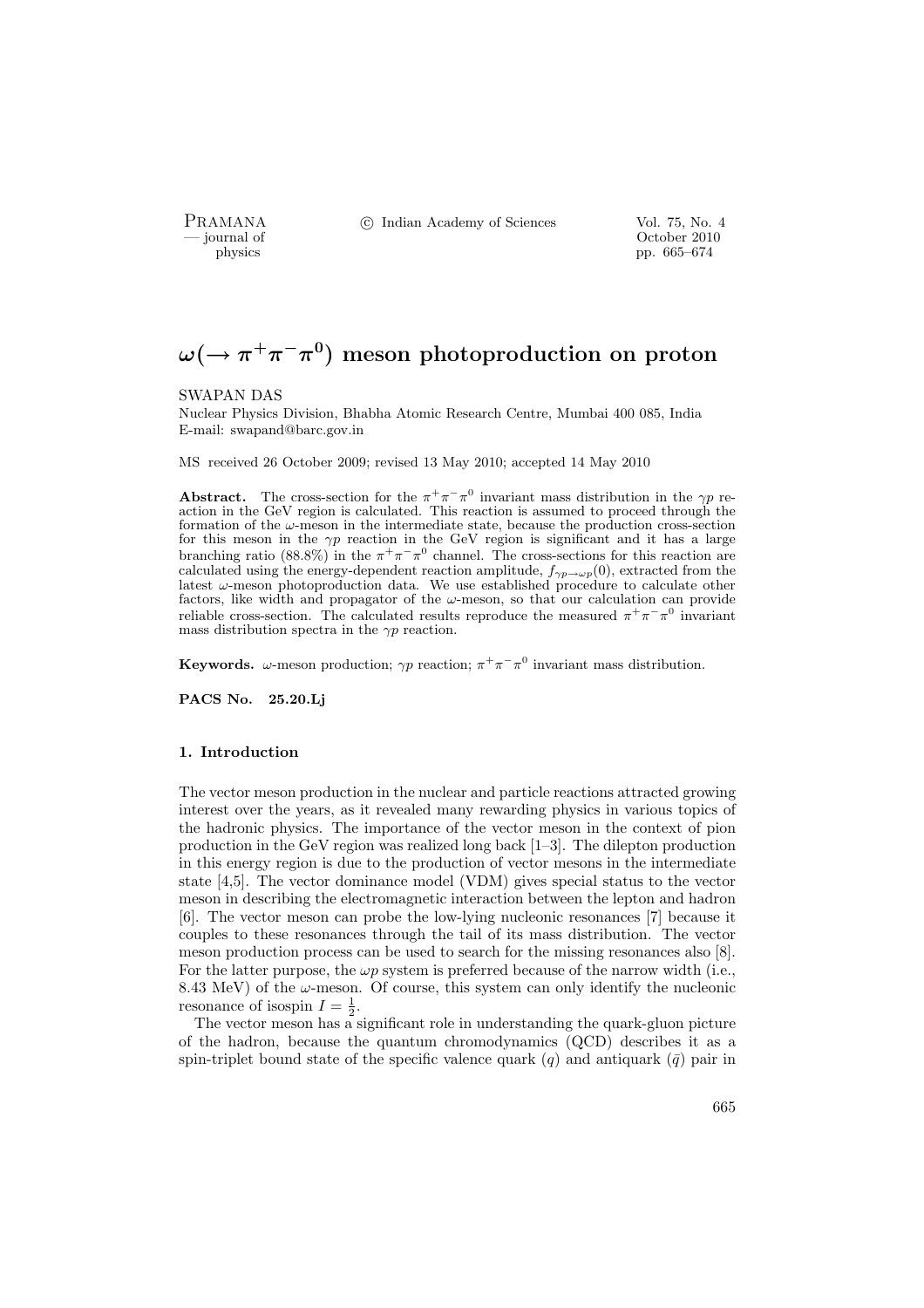the sea of  $q\bar{q}$  pairs of all flavours including gluons. Indeed, the static quark picture (a simplified picture elucidating the vector meson as a spin triplet bound state of the specific  $q\bar{q}$  pair only) [9] is deceptively successful in explaining some properties of the vector meson, such as spin-isopin for this meson, decay of vector meson, the potential energy between the  $q\bar{q}$  pair, etc. In the energy region of hard scattering, the fluctuation of the quark-gluon configuration inside a hadron can be studied by the vector meson production process. This fluctuation makes better transparency (called colour transparency) for the vector meson propagation through the nucleus [10].

Recently, CBELSA/TAPS Collaboration at ELSA has done experiment for the  $\omega$ -meson photoproduction on proton and nuclear targets [11]. In this measurement, the  $\omega$ -meson was probed by the  $\pi^0 \gamma$  invariant mass distribution spectrum. We studied the mechanism for this reaction and calculated its cross-section [12]. It should be mentioned that the  $\omega$ -meson has only 8.5% branching ratio in the  $\pi^0 \gamma$  channel whereas it dominantly (88.8%) decays into the  $\pi^+\pi^-\pi^0$  channel. Therefore, we calculate the cross-section for the  $\pi^+\pi^-\pi^0$  invariant mass distribution (because it gives better signal for the  $\omega$  meson production) in the  $\gamma p$  reaction. We assume that this reaction proceeded as  $\gamma p \to \omega p$ ;  $\omega \to \pi^+ \pi^- \pi^0$ . To describe the  $\omega$ -meson photoproduction in the intermediate state, we extracted the energy-dependent  $\gamma p \to \omega p$ reaction amplitudes from the latest measurement of the four-momentum transfer distributions (elaborated later). We followed the widely used procedure to evaluate all other factors appearing in the cross-section (e.g., the propagator and width of the ω meson) to get a reliable cross-section for the  $\pi^+\pi^-\pi^0$  invariant mass distribution in the above mentioned reaction.

The formalism for this reaction is described in §2. The calculated results (along with the data) are described in  $\S3$ . The conclusion of this study is presented in  $\S4$ .

## 2. Formalism

The differential cross-section for the  $\pi^+\pi^-\pi^0$  invariant mass distribution in the reaction:  $\gamma p \to \omega p$ ;  $\omega \to \pi^+ \pi^- \pi^0$  can be expressed as

$$
\frac{d\sigma(m, E_{\gamma})}{dm} = \int d\Omega_{\omega}[\text{KF}]\Gamma_{\omega \to 3\pi}(m)|G_{\omega}(m)|^2|F(\gamma p \to \omega p')|^2, \tag{1}
$$

where [KF] represents the kinematical factor for the above reaction. It is given by

$$
[\text{KF}] = \frac{1}{(2\pi)^3} \frac{k_\omega^2 m_\text{p} m^2}{k_\gamma |k_\omega (E_\gamma + m_\text{p}) - \mathbf{k}_\gamma \cdot \hat{\mathbf{k}}_\omega E_\omega|}.
$$
 (2)

All symbols carry their usual meanings.

 $\Gamma_{\omega\to 3\pi}(m)$  in eq. (1) denotes the width for  $\omega$  (at rest)  $\to \pi^+\pi^-\pi^0$ , i.e.,  $\Gamma_{\omega\to 3\pi}(m) \equiv \Gamma_{\omega\to \pi^+\pi^-\pi^0}$ , governed by the Lagrangian density  $\mathcal{L}_{\omega 3\pi}$  =  $\frac{f_{\omega 3\pi}}{m_x^3} \epsilon_{\mu\nu\lambda\sigma} \omega^{\mu} k_{\pi}^{\nu} k_{\pi}^{\lambda} k_{\pi^0}^{\sigma}$  [13]. The expression for  $\Gamma_{\omega \to \pi^+ \pi^- \pi^0}$  is given in eq. (5). The  $\omega$ -meson propagator  $G_{\omega}^{\mu\mu'}(m)$  is given by  $G_{\omega}^{\mu\mu'}(m) = \left(-g^{\mu\mu'} + \frac{1}{m^2}k_{\omega}^{\mu}k_{\omega}^{\mu'}\right)G_{\omega}(m)$ .  $g^{\mu\mu'}$  couples the  $\pi^+\pi^-\pi^0$  field (in the final state) to the vector field. The second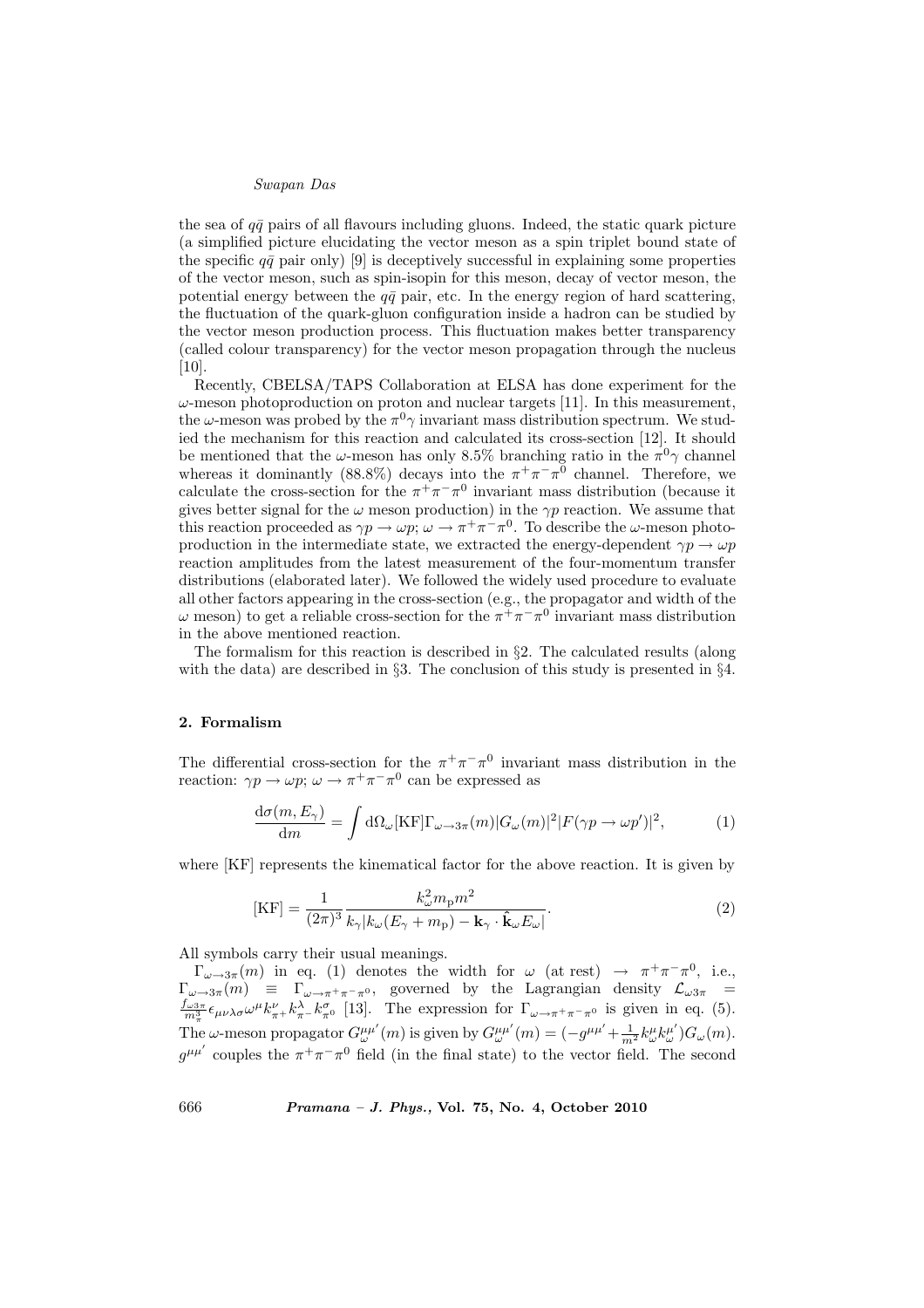# $\omega(\rightarrow \pi^+\pi^-\pi^0)$  meson photoproduction on proton

part of the propagator does not contribute because of the antisymmetric coupling of  $\omega$ -meson to three pions (see the equation for  $\mathcal{L}_{\omega 3\pi}$ , given earlier). The factor  $G_{\omega}(m)$ , which also appears in eq. (1), describes the scalar part of the  $\omega$ -meson propagator in the free space. The expression for  $G_{\omega}(m)$  is

$$
G_{\omega}(m) = \frac{1}{m^2 - m_{\omega}^2 + i m_{\omega} \Gamma_{\omega}(m)},
$$
\n(3)

where  $m_{\omega} \simeq 782$  MeV.  $\Gamma_{\omega}(m)$  denotes the total free space decay width for the  $\omega$ -meson. It is composed of hadronic, semi-hadronic and leptonic decay channels [14]:

$$
\Gamma_{\omega}(m) \approx \Gamma_{\omega \to \pi^+ \pi^- \pi^0} (88.8\%) + \Gamma_{\omega \to \pi^0 \gamma} (8.5\%) \n+ \Gamma_{\omega \to \pi^+ \pi^-} (2.21\%) + \Gamma_{\omega \to l^+ l^-} (\sim 10^{-4}\%).
$$
\n(4)

The leptonic decay channels (i.e.,  $\Gamma_{\omega \to l^+l^-}$ ) for the  $\omega$ -meson are insignificant when compared with other decay channels, and so they are ignored in this calculation.

The form for  $\Gamma_{\omega \to \pi^+ \pi^- \pi^0}(m)$  in eq. (4), as shown by Sakurai [13], is given by

$$
\Gamma_{\omega \to \pi^+ \pi^- \pi^0}(m) = \Gamma_{\omega \to \pi^+ \pi^- \pi^0}(m_\omega) \frac{m}{m_\omega} \frac{(m-3m_\pi)^4}{(m_\omega - 3m_\pi)^4} \frac{U(m)}{U(m_\omega)},\tag{5}
$$

with  $\Gamma_{\omega \to \pi^+ \pi^- \pi^0} (m_\omega \simeq 782 \text{ MeV}) \simeq 7.49 \text{ MeV}$  [14]. The function  $U(m)$  is described in ref. [13] as  $U(m) \to 1$  for  $m \to 3m_{\pi}$  and  $U(m) \to 1.6$  for  $m \to 787$  MeV. It is also taken equal to 1.6 for  $m > 787$  MeV.

The width  $\Gamma_{\omega \to \pi^0 \gamma}(m)$  appearing in eq. (4) is evaluated using the Lagrangian density:  $\mathcal{L}_{\omega\pi^0\gamma} = (f_{\omega\pi\gamma}/m_{\pi})\epsilon_{\mu\nu\rho\sigma}\partial^{\mu}A^{\nu}\pi^0\partial^{\rho}\omega^{\sigma}$  [15]. The expression for this is

$$
\Gamma_{\omega \to \pi^0 \gamma}(m) = \Gamma_{\omega \to \pi^0 \gamma}(m_{\omega}) \left[ \frac{k(m)}{k(m_{\omega})} \right]^3, \tag{6}
$$

where  $\Gamma_{\omega \to \pi^0 \gamma}(m_\omega) \simeq 0.72$  MeV at  $m_\omega \simeq 782$  MeV [14] and  $k(m)$  denotes the momentum of pion originating due to the  $\omega$ -meson of mass m decaying at rest.

In eq. (4),  $\Gamma_{\omega \to \pi^+ \pi^-}(m)$  denotes the width of the  $\omega$ -meson decaying to  $\pi^+ \pi^$ channel. In fact, this channel arises due to the small isovector component present in the physical  $\omega$ -meson, i.e.,  $\omega = \omega_I(0,0) + \epsilon \rho_I(1,0)$  [5]. Here,  $\omega_I(0,0)$  and  $\rho_I(1,0)$ denote the isoscaler and isovector fields respectively.  $\epsilon$  is the small mixing parameter. Therefore, the isovector  $\pi^+\pi^-$  current can strongly couple to  $\rho_I(1,0)$  in the Lagrangian density  $\mathcal{L}_{\omega\pi\pi} = f_{\omega\pi\pi}(\vec{\pi} \times \partial_{\mu}\vec{\pi}) \cdot \omega^{\mu}$  and  $\omega_{I}(0,0)$  can be ignored for this purpose. We do not use isovector sign on the  $\omega$ -meson appearing in the Lagrangian since the  $\rho_I(1,0)$  content in the  $\omega$ -meson is very small. In ref. [5] it has been clearly shown that even if  $\omega_I(0,0) \to \pi^+\pi^-$  is allowed due to charge symmetry violation (CSV), the  $\pi^{+}\pi^{-}$  emission from the  $\omega$ -meson is possible only due to  $\rho_I(1,0) \to \pi^+\pi^-$  for  $m_\rho \sim m_\omega$  and  $\Gamma_\rho \gg \Gamma_\omega$ . The width of the  $\omega \to \pi^+\pi^-$  channel is given as

$$
\Gamma_{\omega \to \pi^+ \pi^-}(m) = \Gamma_{\omega \to \pi^+ \pi^-}(m_\omega) \frac{m_\omega}{m} \left[ \frac{k(m)}{k(m_\omega)} \right]^3.
$$
 (7)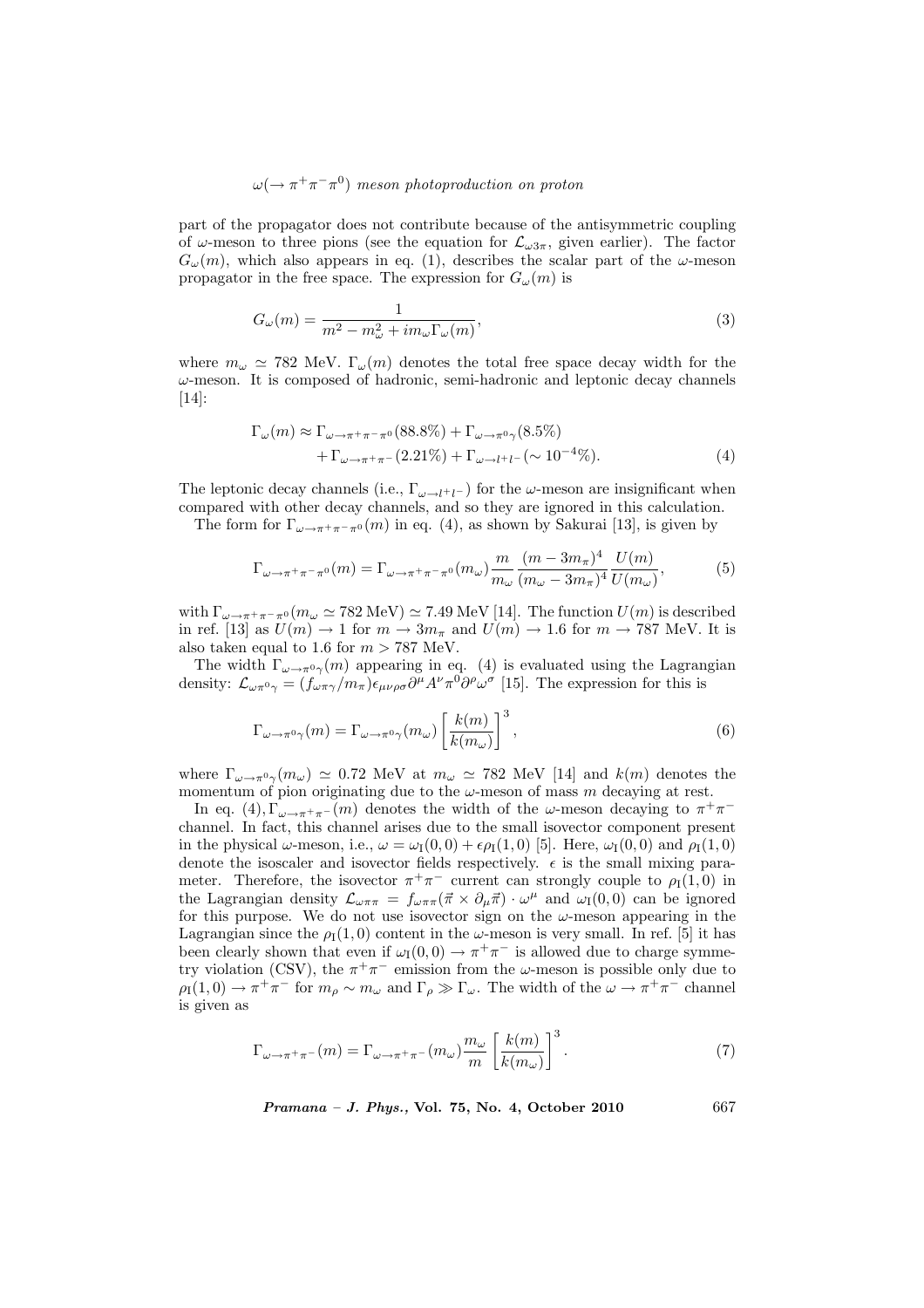

**Figure 1.** The dependence of  $\Gamma_{\omega}(m)$  in eq. (4) and  $\Gamma_{\omega \to \pi^+ \pi^- \pi^0}(m)$  in eq. (5) on the  $\omega$ -meson mass.

The value for  $\Gamma_{\omega \to \pi^+\pi^-}(m_\omega \simeq 782 \text{ MeV})$ , according to ref. [14], is approximately equal to 0.19 MeV.  $k(m)$  represents the pion momentum in the  $\pi^{+}\pi^{-}$  cm of the system.

The  $\omega$ -meson dominantly decays to  $\pi^+\pi^-\pi^0$  channel (see  $\Gamma_{\omega}(m)$  in eq. (4)). Therefore, the mass distribution of the  $\omega$ -meson is significantly governed by the decay width of this channel, i.e.,  $\Gamma_{\omega \to \pi^+ \pi^- \pi^0}(m)$ , expressed in eq. (5). The  $\omega$ meson possesses narrow width (about 8.43 MeV) in the free space. To justify it, we plot the mass m dependence of  $\Gamma_{\omega}(m)$  in eq. (4) and  $\Gamma_{\omega \to \pi^+ \pi^- \pi^0}(m)$  in eq. (5) in figure 1. This figure shows that expressions used for these widths duly reproduce the respective measured values at  $m = m_{\omega}$ , quoted in ref. [14].

The generalized potential for the  $\omega$ -meson photoproduction in the nuclear reaction can be expressed as  $F(\gamma p \to \omega p')\varrho(\mathbf{r})$  [16], where  $\varrho(\mathbf{r})$  represents the density distribution of the target nucleus. For the point particle (i.e., proton target), the density distribution  $\rho(\mathbf{r}) = \delta(\mathbf{r})$ . The form for  $F(\gamma p \to \omega p')$ , which appears in eq. (1), in the centre of mass system is given by

$$
F(\gamma p \to \omega p') = -4\pi \left[ 1 + \frac{E_{\omega}}{E_{p'}} \right] f_{\gamma p \to \omega p'}(0), \tag{8}
$$

where  $f_{\gamma p \to \omega p'}(0)$  is the forward amplitude for the  $\gamma p \to \omega p'$  reaction. In the crosssection in eq. (1),  $f_{\gamma p \to \omega p'}(0)$  appears in the form of  $|f_{\gamma p \to \omega p'}(0)|^2$  which is related to the four-momentum  $q^2$  transfer distribution  $d\sigma(\gamma p \to \omega p')/dq^2$  [17] as

$$
\frac{\mathrm{d}\sigma}{\mathrm{d}q^2}(\gamma p \to \omega p'; q^2 = 0) = \frac{\pi}{k_\gamma^2} |f_{\gamma p \to \omega p'}(0)|^2. \tag{9}
$$

 $d\sigma(\gamma p \to \omega p';q^2 = 0)/dq^2$  is used to be obtained from the extrapolation of the measured  $d\sigma(\gamma p \to \omega p';q^2)/dq^2$ . In fact, its energy-dependent values are reported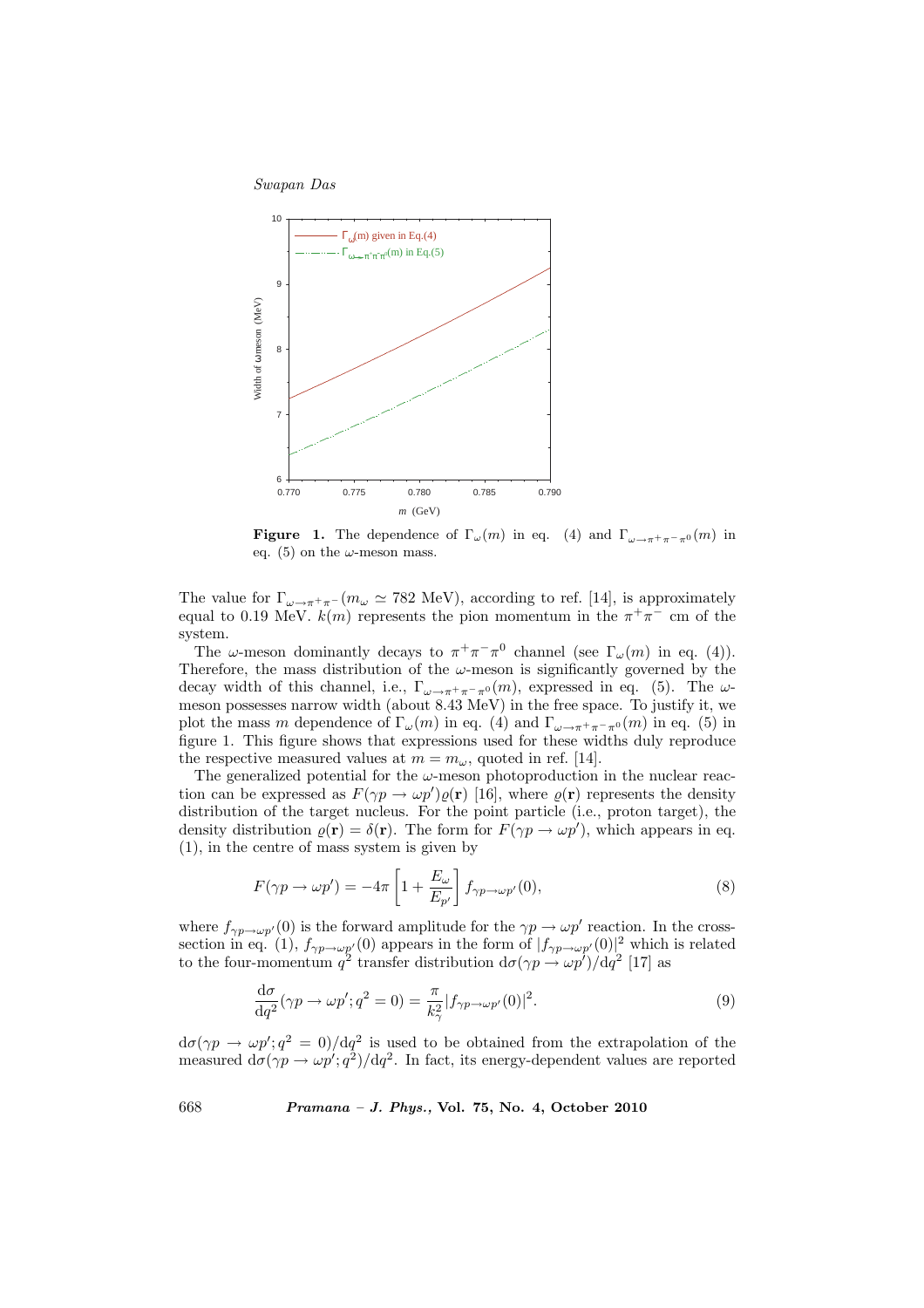## $\omega(\rightarrow \pi^+\pi^-\pi^0)$  meson photoproduction on proton

in refs [17,18] for  $E_{\gamma} \geq 1.6$  GeV. In the present study, we deal with the  $\omega$ -meson photoproduction for the beam energy range:  $E_{\gamma}(\text{GeV}) = 1.1{\text -}9.3$ . In the lower energy region, i.e.,  $E_{\gamma} \leq 2.6$  GeV, the data for the  $d\sigma(\gamma p \to \omega p')/dq^2$  distribution are taken from the measurement (done recently) with the SAPHIR detector at electron stretcher ring (ELSA), Bonn [19]. In this measurement, the measured



**Figure 2.** The calculated  $\omega(\rightarrow \pi^+\pi^-\pi^0)$  meson mass distribution spectra for various beam (gamma) energies are presented. m denotes the mass of the  $\omega$ -meson, i.e., the  $\pi^{+}\pi^{-}\pi^{0}$  invariant mass in the measurement. The histograms (a) represent the  $\pi^{+}\pi^{-}\pi^{0}$  invariant mass distribution spectra (along with the background  $\langle 10\% \rangle$  measured by Ballam *et al* [2]. They are given in events/0.02 GeV. The solid curves (b) show the calculated results, i.e.,  $d\sigma/dm$ due to eq. (1). The calculated results are normalized to the measured spectra at the respective peaks.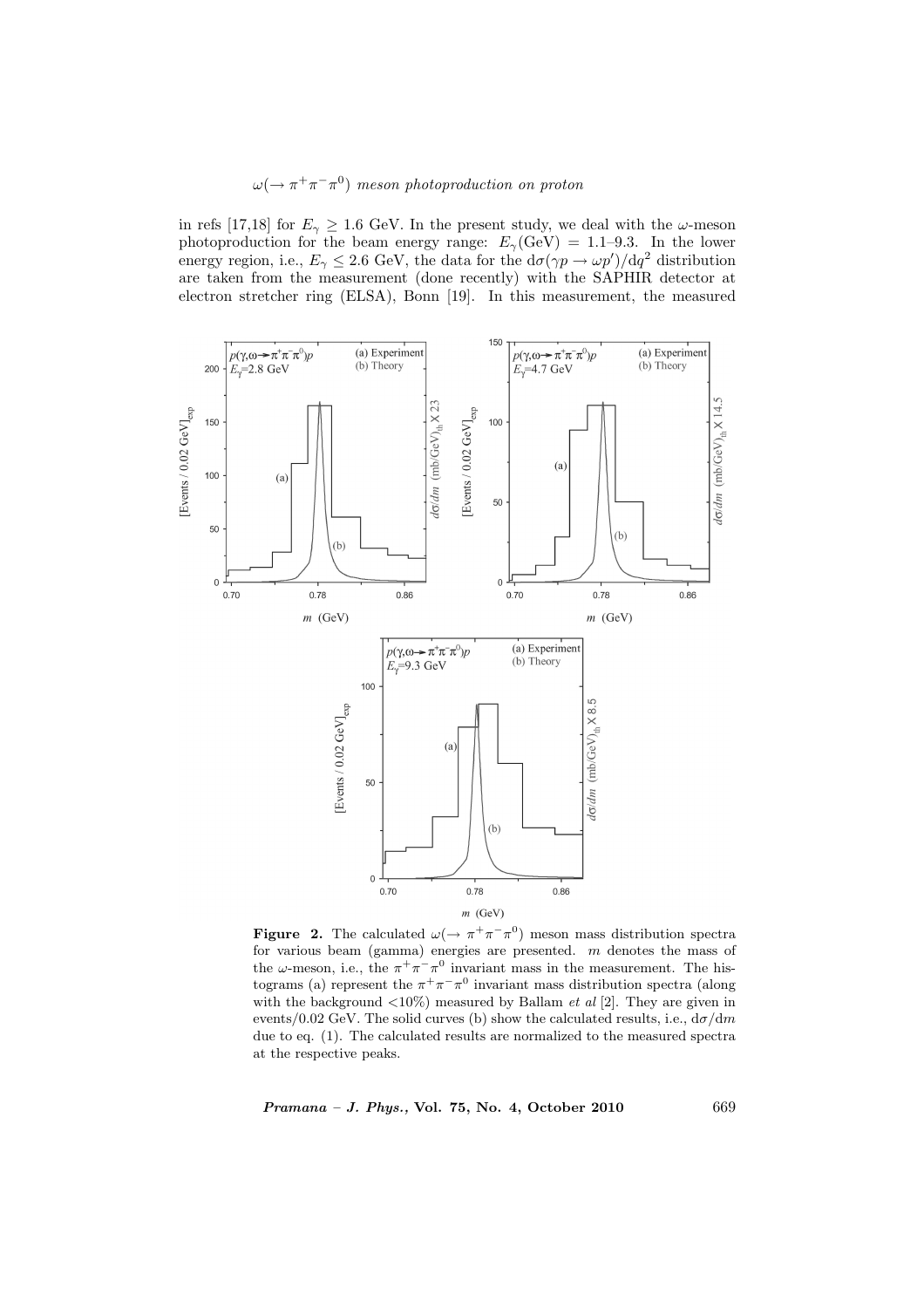

**Figure 3.** The calculated  $\omega(\rightarrow \pi^+\pi^-\pi^0)$  meson mass distribution spectra are compared with the data due to BUBBLE chamber group [3]. In each energy bin, the histogram (a) represents the number of counts for the measured  $\pi^{+}\pi^{-}\pi^{0}$  invariant mass distribution spectrum and the dashed curve describes the phase space [3]. The solid curves (b) are related to the calculated cross– section  $d\sigma/dm$  in eq. (10), explained in the text.

 $d\sigma(\gamma p \to \omega p')/dq^2$  vs.  $|q^2 - q_{\text{min}}^2|$   $(q_{\text{min}}^2$  is defined in refs [17,20]) is reported. Therefore, we extract  $|f_{\gamma p \to \omega p'}(0)|^2$  from the SAPHIR data for  $E_{\gamma} \leq 2.6$  GeV. For  $E_{\gamma} \geq 2.6$  GeV, the energy-dependent  $|f_{\gamma p \to \omega p'}(0)|^2$  is evaluated from the forward  $d\sigma(\gamma p \to \omega p') / dq^2$  given in refs [17,18].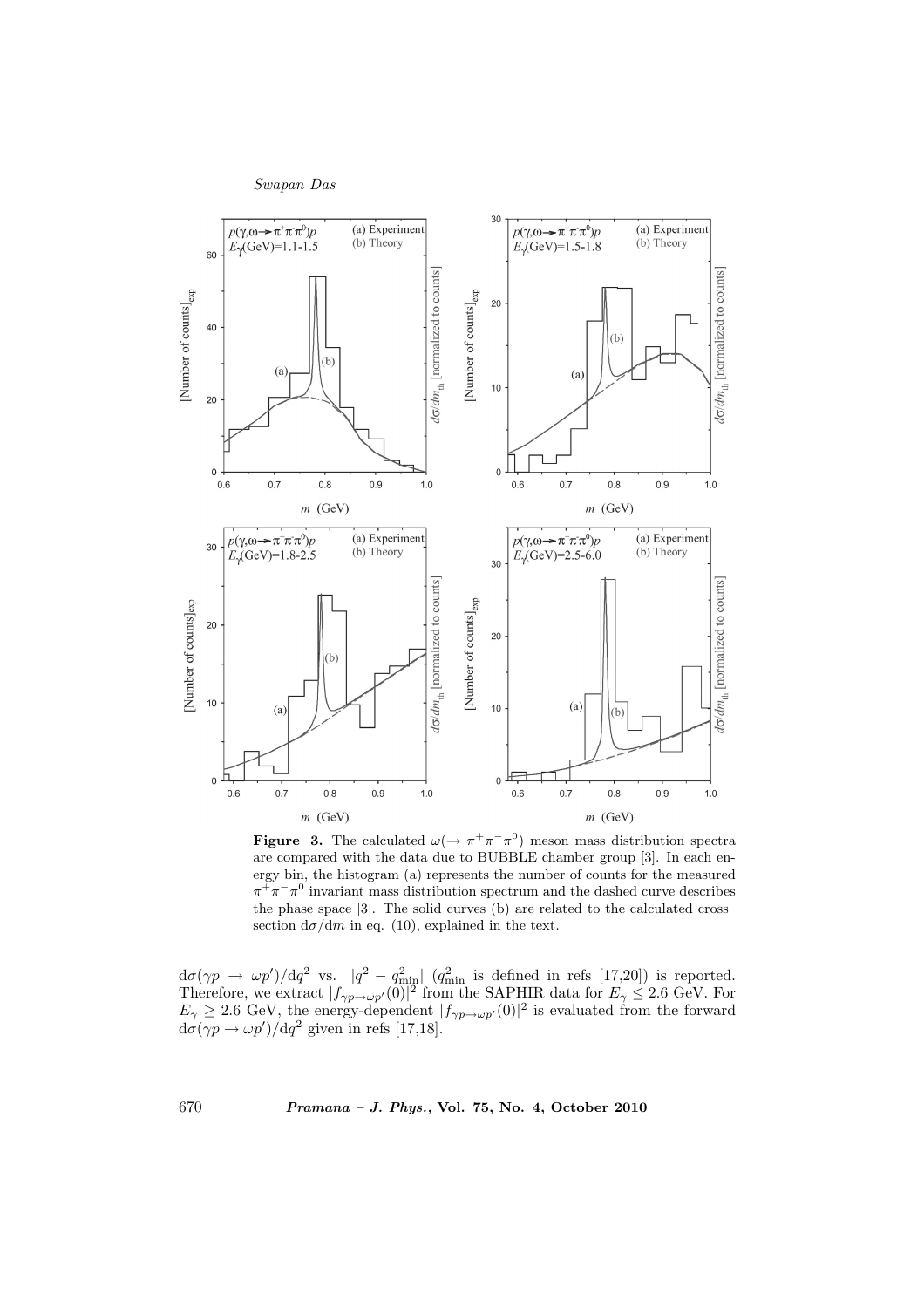

**Figure 4.** The calculated  $\omega(\rightarrow \pi^+\pi^-\pi^0)$  meson mass distribution spectra for various beam (gamma) energy bins are presented. The curves appearing in this figure are the calculated results due to eq. (10). This figure distinctly shows the enhancement in the cross-section with the beam energy.

Equation (1) can be used to calculate the differential cross-section for the  $\pi^+\pi^-\pi^0$ invariant mass distribution  $d\sigma(m, E_{\gamma})/dm$  due to  $\omega \to \pi^+ \pi^- \pi^0$  for a fixed beam energy  $E_{\gamma}$ . To describe this reaction for the  $\gamma$  beam of certain energy range, as it happens for the tagged photon, we modulate the cross-section given in eq. (1) with the beam profile function  $W(E_{\gamma})$  [21], i.e.,

$$
\frac{d\sigma(m)}{dm} = \int_{E_{\gamma}^{\min}}^{E_{\gamma}^{\max}} dE_{\gamma} W(E_{\gamma}) \frac{d\sigma(m, E_{\gamma})}{dm}.
$$
\n(10)

The profile function  $W(E_{\gamma})$  for the  $\gamma$  beam, originating because of the bremsstrahlung radiation of the electron, varies as  $W(E_{\gamma}) \propto (1/E_{\gamma})$  [21].

## 3. Results and discussion

We calculate the cross-sections  $d\sigma/dm$  for the  $\omega(\rightarrow \pi^+\pi^-\pi^0)$  meson mass distribution spectra using eq. (1) for beam energies ( $E<sub>\gamma</sub>$  in GeV) 2.8, 4.7 and 9.3. The calculated results (solid curves) are compared in figure 2 with the  $\pi^{+}\pi^{-}\pi^{0}$  invariant mass distribution spectra (presented by histograms) measured by Ballam  $et al [2]$ . In this figure, the calculated cross-section is normalized to the measured spectrum at the peak. The sharp peak appearing in the calculated spectrum at ∼ 782 MeV is the characteristic feature of  $\omega$ -meson. The calculated spectra, as shown in this figure, reproduce well the respective peak positions of all measured distributions.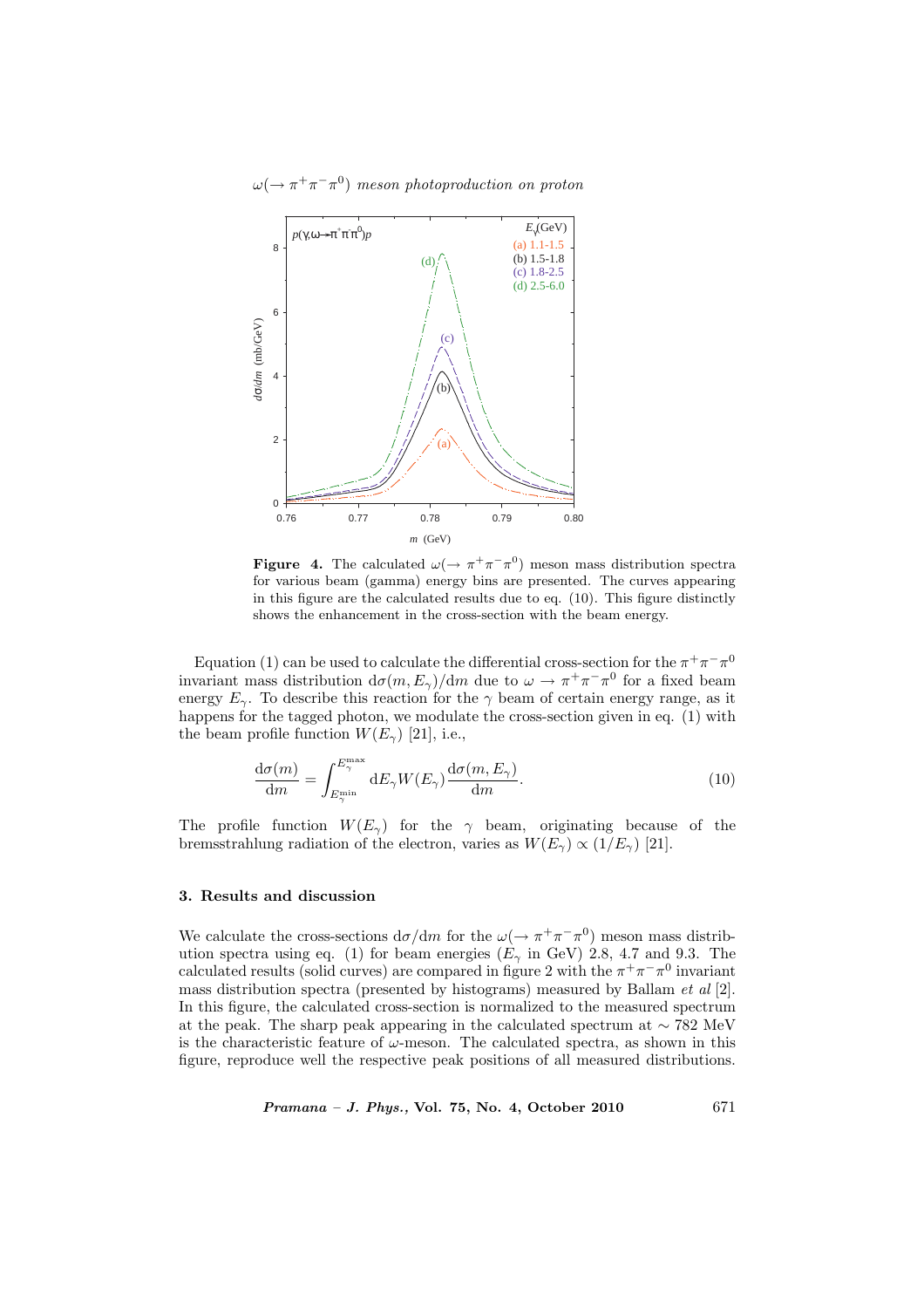

**Figure 5.** The calculated  $\omega(\rightarrow \pi^+\pi^-\pi^0)$  meson mass distribution spectrum is compared with the data due to SAPHIR Collaboration [19]. The histogram (a) represents the measured number of events for the  $\pi^+\pi^-\pi^0$  invariant mass distribution spectrum [19]. The solid curve (b) corresponds to the calculated cross-section  $(d\sigma/dm$  in eq. (1)), normalized to the peak of the measured distribution.

These agreements elucidate the production of the  $\omega$ -meson in the intermediate state. The mismatch in widths between the calculated and the measured spectra (even in other figures also) may be due to the resolution width associated with the detector. The calculated cross-section at the peak is increased to ∼10.51 mb/GeV at  $E_{\gamma} = 9.3$  GeV from 7.25 mb/GeV at  $E_{\gamma} = 2.8$  GeV.

We present in figure 3 the calculated cross-section, i.e.,  $d\sigma/dm$  due to eq. (10), along with the data for  $\pi^+\pi^-\pi^0$  invariant mass distribution in the energy bins:  $E_\gamma$  $(in GeV) = 1.1-1.5; 1.5-1.8; 1.8-2.5 and 2.5-6.0. In this figure, the histograms$ represent the  $\pi^+\pi^-\pi^0$  invariant mass distribution spectra measured by the BUB-BLE chamber group [3]. The dashed curves describe the phase-space distributions (see in ref. [3]). The solid curve in each energy bin is obtained by multiplying the calculated cross-section by a normalizing factor and adding it with the respective phase space (dashed curve). The normalizing factors are found to be 14.5, 2.9, 3.4 and 3.2 for the beam energy  $(E_{\gamma})$  bin: 1.1–1.5 GeV, 1.5–1.8 GeV, 1.8–2.5 GeV and 2.5–6 GeV respectively. This figure shows that the calculated result reproduces the peak position in each energy bin. The actual magnitudes of the calculated cross-sections are presented in figure 4. This figure shows that the peak crosssection is enhanced to ~7.73 mb/GeV at  $E_{\gamma}$ (GeV) = 2.5–6.0 from ~2.31 mb/GeV at  $E_{\gamma}(\text{GeV}) = 1.1 - 1.5$ .

Recently, the SAPHIR Collaboration measured the  $\pi^+\pi^-\pi^0$  invariant mass distribution spectrum in the energy bin:  $1.2 < E<sub>γ</sub>(GeV) < 1.25$  with an additional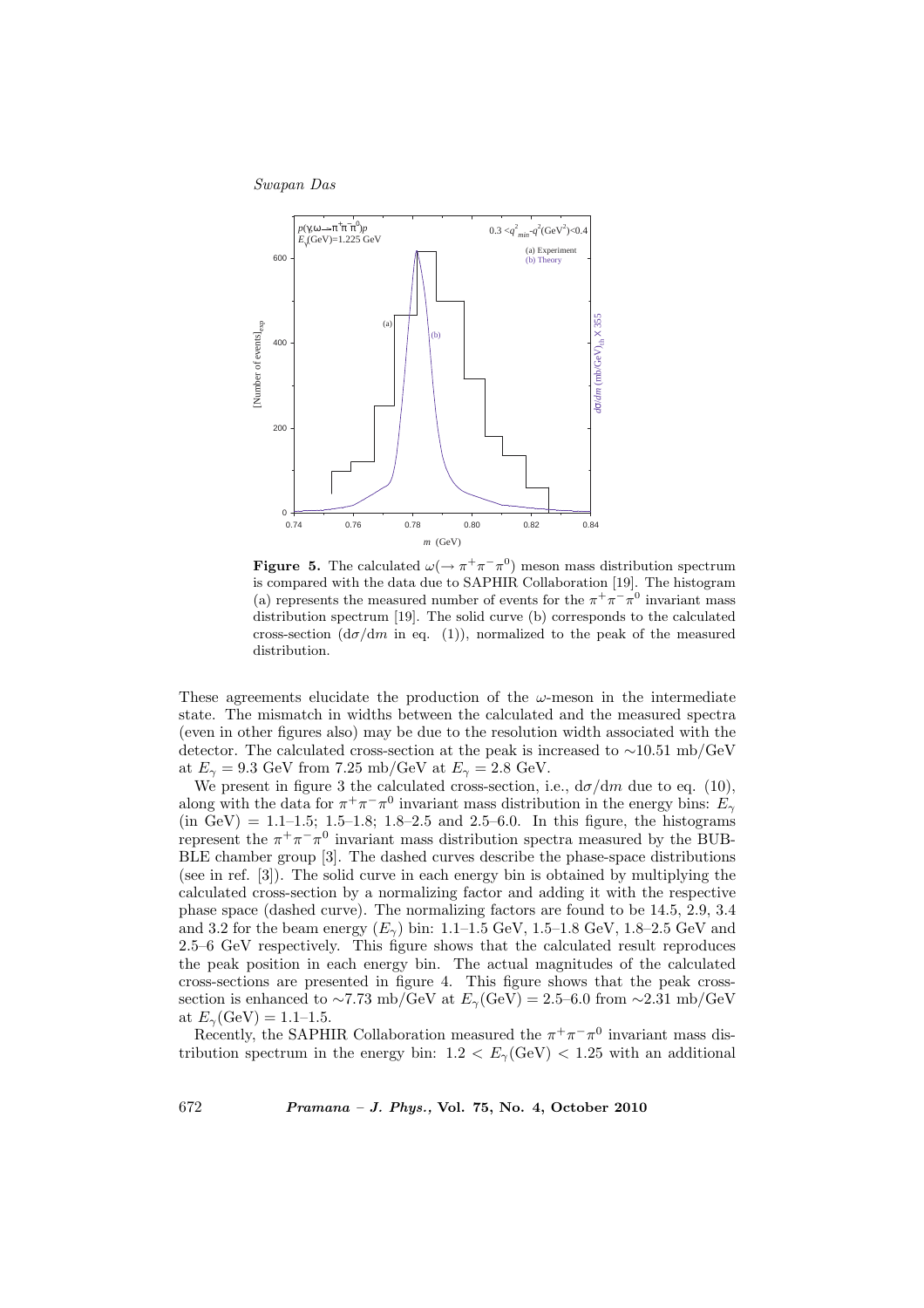$\omega(\rightarrow \pi^+\pi^-\pi^0)$  meson photoproduction on proton

constraint:  $0.3 < q_{\min}^2 - q^2(\text{GeV}^2) < 0.4$  [19]. Since the variation in the beam energy  $E_{\gamma}$  is negligibly small (less than 50 MeV) when compared with the energy in the bin, we calculate  $d\sigma/dm$  using eq. (1) at  $E_{\gamma} = 1.225$  GeV for this spectrum. We compare the calculated result with the measured spectrum (stated above) in figure 5. In this figure, the measured distribution is shown by the histogram whereas the solid curve represents the calculated spectrum (normalized to the peak of the measured distribution). The magnitude of the calculated cross-section at the peak is about 1.7 mb/GeV. In this case also, the calculated result is in good agreement with the measured distribution.

## 4. Conclusions

The differential cross-section for the  $\pi^+\pi^-\pi^0$  invariant mass distribution in the  $\gamma p$  reaction in the GeV region is calculated. Since the  $\omega$ -meson couples strongly to  $\pi^{+}\pi^{-}\pi^{0}$  in this energy region, we consider that this event in the final state arises due to the decay of the  $\omega$ -meson produced in the intermediate state. The agreement between the calculated and the measured peak positions corroborates this consideration. The reaction amplitude  $f_{\gamma p \to \omega p}$ , which is extracted from the latest  $\omega$ -meson photoproduction data, is used to estimate the magnitude of the cross-section. Other factors in this calculation are evaluated using the well-known procedure for them. Therefore, our calculation gives reliable cross-section for the  $\pi^+\pi^-\pi^0$  invariant mass distribution in the  $\gamma p$  reaction.

## Acknowledgements

The author gratefully acknowledges A K Mohanty, R K Choudhury and S Kailas.

## References

[1] Aachen-Berlin-Bonn-Hamburg-Heidelberg-München Collaboration, Phys. Rev. 175, 1669 (1968)

M Davier et al, Phys. Rev. D01, 790 (1970)

- Y Eisenberg et al, Phys. Lett. B34, 439 (1971)
- [2] J Ballam, et al, Phys. Rev. D07, 3150 (1973)
- [3] Brown-Harvard-MIT-Padova-Weizmann Institute Bubble Chamber Group, Phys. Rev. 155, 1468 (1967)
- [4] T H Bauer, R D Spital, D R Yennie and F M Pipkin, Rev. Mod. Phys. 50, 261 (1978) D R Yennie, ibid. 47, 311 (1975)
- [5] H B O'Connell, B C Pearce, A W Thomas and A G Williams, Prog. Part. Nucl. Phys. 39, 201 (1997)
- [6] J J Sakurai, Currents and mesons (The University of Chicago Press, Chicago and London, 1969) p. 48

R K Bhadury, Models of the nucleon (Addison-Wesley Publishing Company, Inc., New York and Singapore, 1988) p. 261